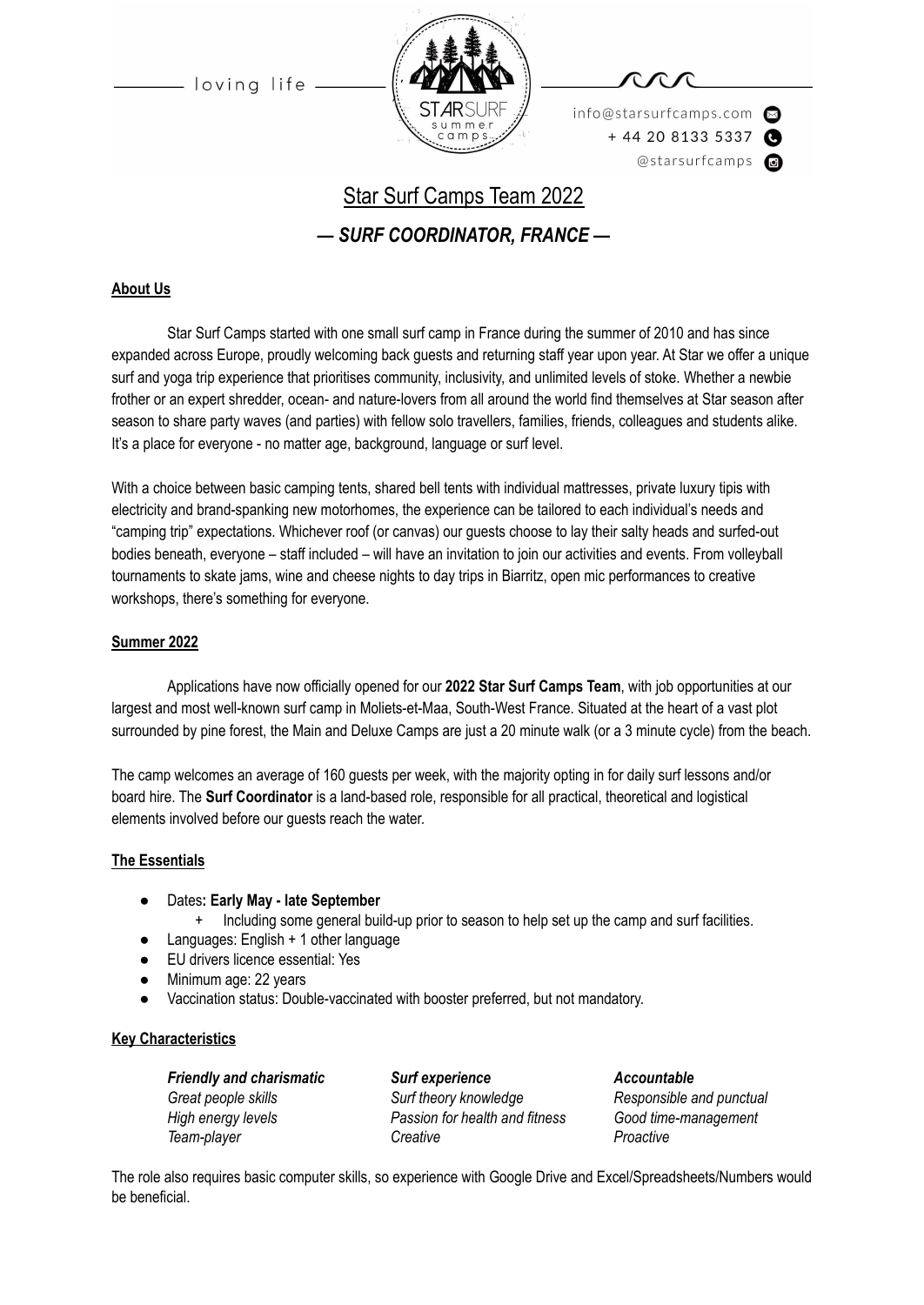

info@starsurfcamps.com  $+442081335337$ @starsurfcamps c

#### **Overview**

As the Surf Coordinator, you are the face of the Surf Tent. Here you spend most of your mornings greeting the guests, updating surf and weather forecasts, answering surf-schedule related questions, guiding guests to the beach, swapping ill-fitting gear and repairing damaged equipment. Once a week, together with one of our surf coaches, you will conduct a surf theory class open to those who participate in the surf lessons. As part of their paid-package, it is fundamental that you offer an informative, creative and engaging 90 minute presentation that encourages our guests to practice good surf etiquette, read the ocean with awareness and improve their technique. To further our guests' surfing ability, you will coordinate with the Good Vibes Manager to run up to 4 open workshops per week that focus on surf technique such as surf-skate sessions, indo-board practice and surf fitness activities i.e forest runs, slacklining skills and surf mobility classes.

#### **Responsibilities**

- Managing the Surf Tent with the goal to create an inviting space for guests to exchange equipment, meet before lessons and enquire about the daily forecast. Your goal is to rev up stoke-levels no matter the conditions and get them frothing for a few hours of potentially messy and cold water!
- Organising wetsuits and boards into clear categories, replacing fins and leashes, assessing quality of equipment and repairing damaged boards;
- Printing, displaying and understanding the weekly surf schedule, taking on new bookings and upselling packages;
- Communicating any changes with the Head Surf Coach and the reception team so schedules can be adjusted accordingly and payments can be made;
- Collaborating with the Head Surf Coach and Head of the reception team is key and you will have access to the booking information to check guest data.
- Preparing for, setting up and leading 1 engaging surf theory class per week with one of our surf coaches, choosing a surf film or documentary for the remainder of the evening;
- Running 3 or 4 open workshops per week that focus on surf technique such as surf-skate sessions, indo-board tutorials and surf fitness activities i.e forest runs, slackline skills and surf mobility classes. You will coordinate with the entertainment department in order to align activity schedules;
- Supporting the Good Vibes Assistant in organising and executing beach volleyball and sports tournaments;
- Ensuring that all surf and beach equipment gets returned to camp safely at the end of each day.
- Immersing yourself in camplife and being a friendly-face for guests to reach out to;
- Reviewing and adopting quest feedback in your weekly planning;
- Supporting a full day on the Saturday changeover by preparing the Surf Tent and equipment for a week of new guests, helping the team to clean tents, prepare bedding, clear the camp and show guests to their tents;
- Introducing yourself at the Saturday evening welcome presentation to give a brief description of the Surf Tent and the opening times, how to book classes and hire boards, when and where to join the surf theory class and what to expect from the surf workshops that upcoming week;
- Leading the Saturday evening wetsuit allocation from the Surf Tent;
- Upholding campsite rules and ensuring both guests and staff respect the noise curfew.
- Attending weekly team meetings, the change-over day breakfast briefing and the team feedback dinner.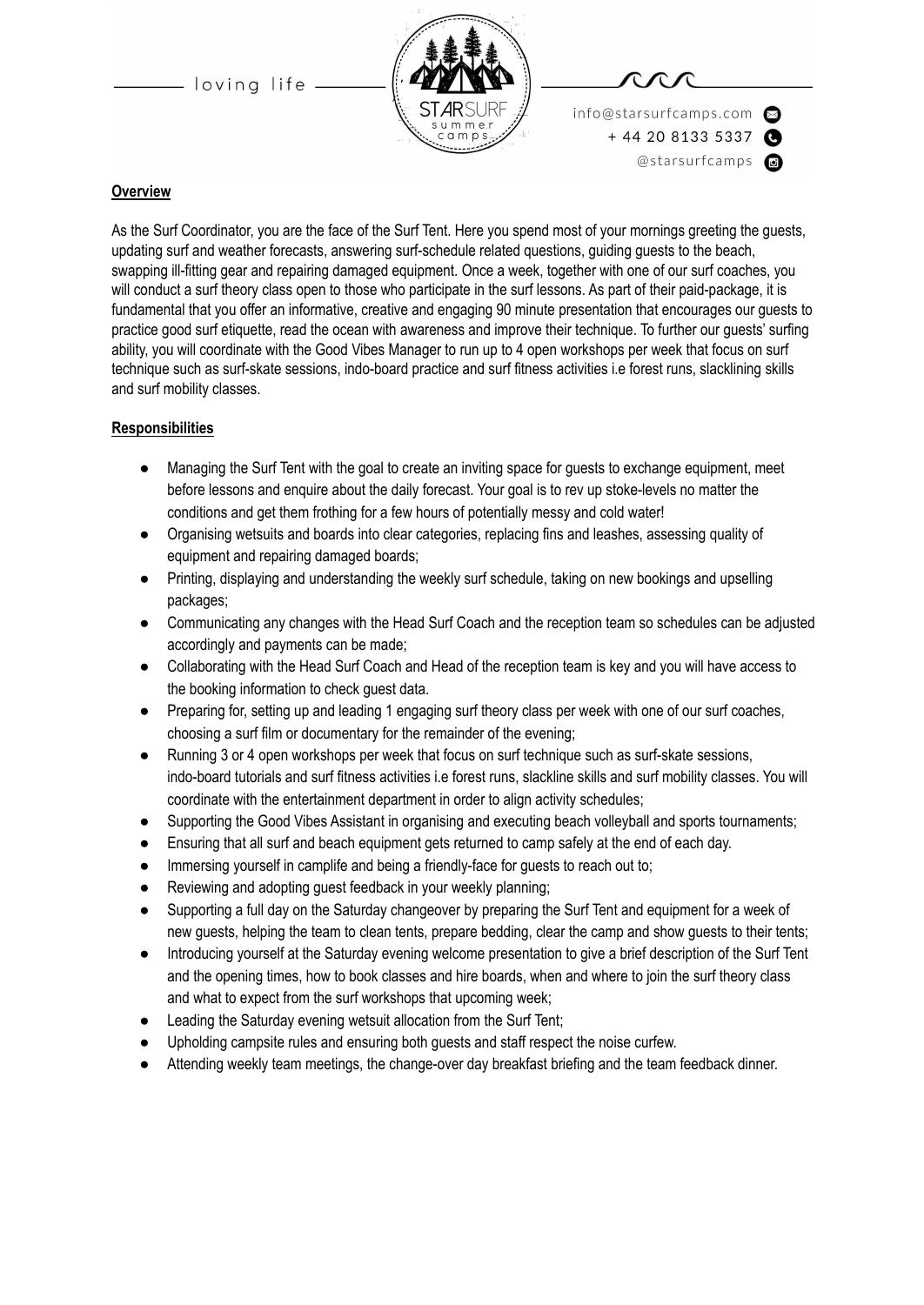

info@starsurfcamps.com  $+442081335337$ @starsurfcamps @

#### **Summary**

- You report directly to the Head Surf Coach and Good Vibes Manager who will support you throughout the season.
- You play a key part in the structure of the Star Surf Team and are expected to show responsibility and accountability at all times.
- You understand that a successful season is dependent on clear communication, collaboration and support across all departments and within your team.
- You understand that the camp life journey comes with many unexpected bumps in the road. Your workload includes but is not limited to the tasks above and will therefore require a level of flexibility at times.
- You recognise that absence or illness within your team will require you to step up and cover if necessary.
- You lead by example, remaining calm and demonstrating stress-resilience at all times.
- You monitor and uphold campsite rules and ensure both guests and staff respect the noise curfew.
- You are a true team player and strive to achieve 5<sup>\*</sup> feedback for both the surf and entertainment departments week after week.
- You promise to have an absolute blast, surf your heart out, spread the stoke and never forget your season with the Star Surf family!

#### **The Benefits**

- Training prior to camp opening and support from management throughout the season;
- A monthly salary;
- 1 day off per week;
- 7 breakfasts, 7 picnic lunches and 5 dinners per week;
- Private tent with mattress;
- Invitation to the surf camp activities, including our weekly wine & cheese night;
- Staff discount on day trips, bar and merchandise;
- Free use of the surf equipment and possibility to join the lessons (subject to availability).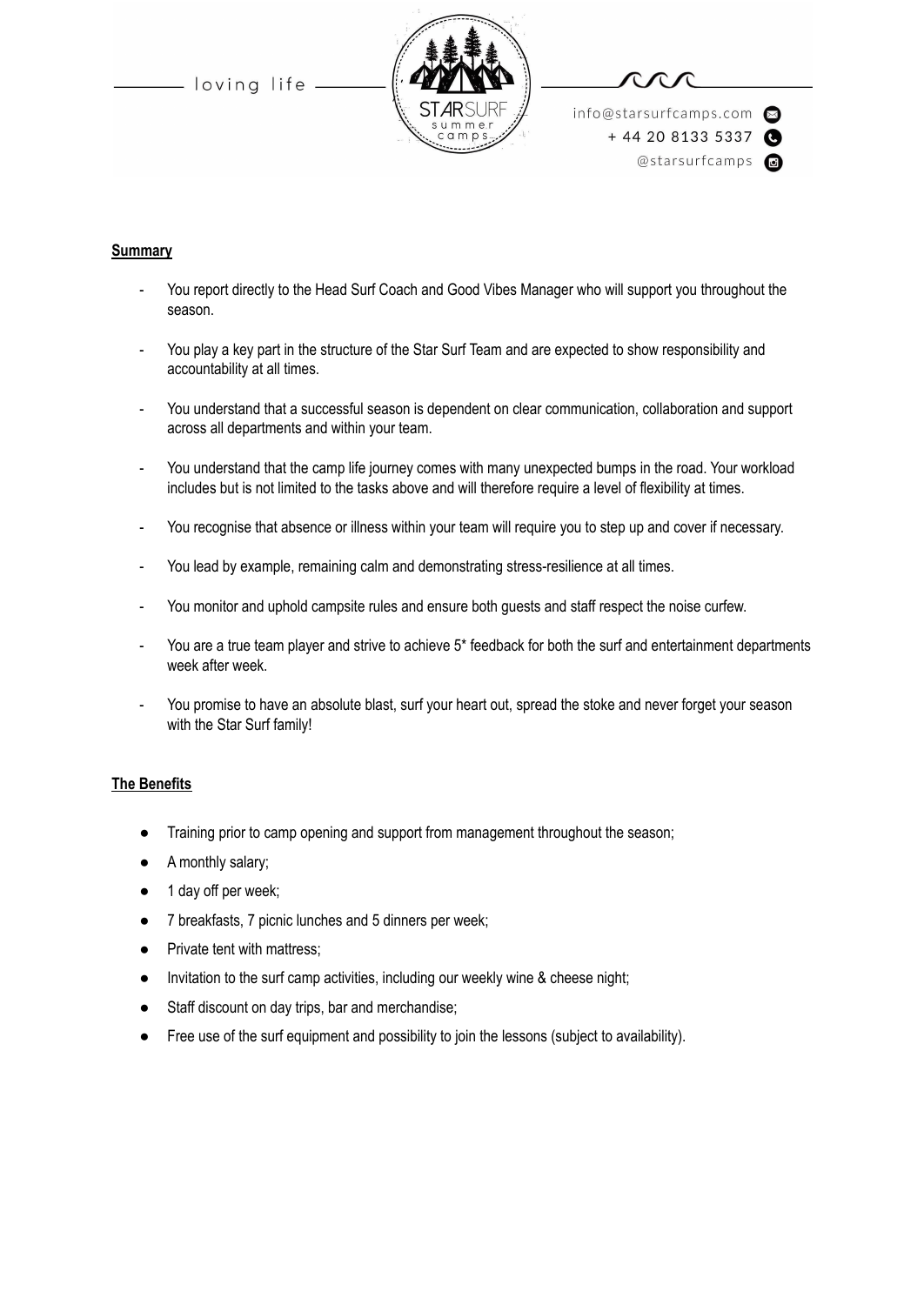

info@starsurfcamps.com  $+442081335337$ @starsurfcamps @

# Star Surf Camps Team 2022 Application Form

# *— SURF COORDINATOR, FRANCE —*

## **Please email the following information to [jobs@starsurfcamps.com](mailto:jobs@starsurfcamps.com)** :

### 1. **A 2 minute video (attached via Google Drive with free access) describing:**

- 1️. Who you are and which role you are applying for;
- 2. What makes you the perfect candidate;
- 3️. And why you wish to work for Star Surf Camps.
- 2. **Your CV**

## 3. **This application form** (saved as: **Name Surname | Surf Coordinator 2022 France/Spain**)

| Name:      | Nationality: |
|------------|--------------|
| Age:       | Languages:   |
| Telephone: | Email:       |

Please mark [X ] where appropriate:

- [ ] I am fluent in at least 2 languages (one of which is English).
- [ ] I am double vaccinated and have received a booster jab (preferable)
- [ ] I am double vaccinated only (acceptable)
- [  $1$  I am not vaccinated (may present as problematic considering France's current hard line against the unvaccinated).

I'd like to apply for:

# **[ ] 1. Surf Coordinator, Moliets-et-Maa, France**

Do you have a smartphone with mobile data to enable you to communicate in France/Spain? YES / NO *Please note; this is essential for the job, since all communication with the team happens via WhatsApp.*

| Do you have a valid European driving licence? |                                                       |                                           | YES<br>NΟ |              |  |
|-----------------------------------------------|-------------------------------------------------------|-------------------------------------------|-----------|--------------|--|
|                                               |                                                       | How many years have you been driving for? |           | <b>YEARS</b> |  |
|                                               | Do you have previous experience with transfers?       |                                           | YES<br>NO |              |  |
|                                               | Do you have previous experience of driving in Europe? |                                           |           | YES<br>NO    |  |
| Do you use Social Media?                      |                                                       | YES<br>NO                                 |           |              |  |
| If YES, please specify:                       |                                                       |                                           |           |              |  |
|                                               |                                                       | Facebook name:                            |           |              |  |
|                                               |                                                       | Instagram handle:                         |           |              |  |
|                                               |                                                       | Other (blog, twitter, etc.)               |           |              |  |